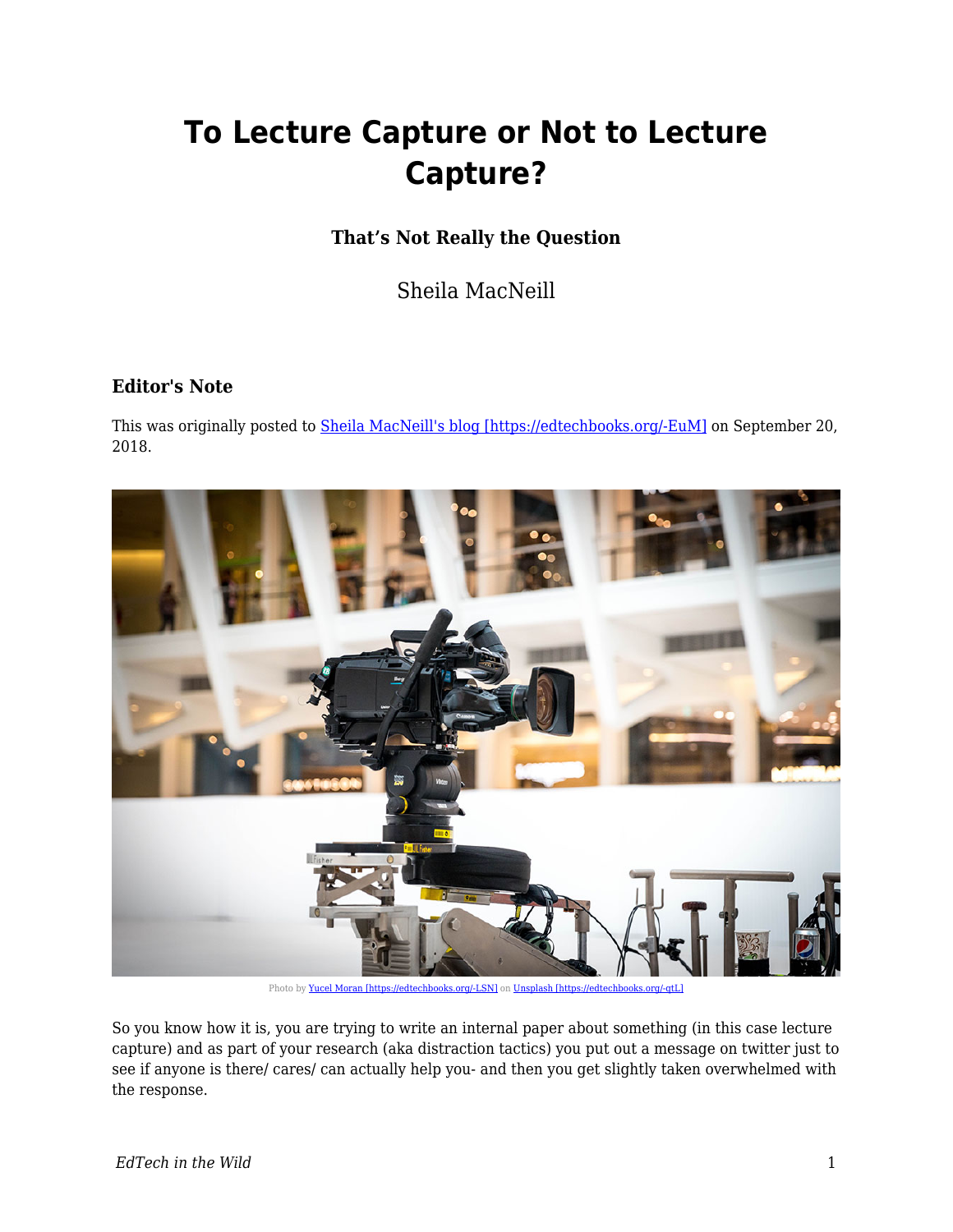In response to to the this tweet



I got a fair few responses covering quite a range of opinions. From the almost straightforward,

| Sheila MacNeill @sheilmcn · 19 Sep 2018<br>to lecture capture or not to lecture capture - what do you think? |  |
|--------------------------------------------------------------------------------------------------------------|--|
| <b>Simon Thomson</b><br>@digisim                                                                             |  |
| Yes, but<br>$\heartsuit$ 2 08:36 - 19 Sep 2018                                                               |  |
| See Simon Thomson's other Tweets                                                                             |  |

to the more slight more nuanced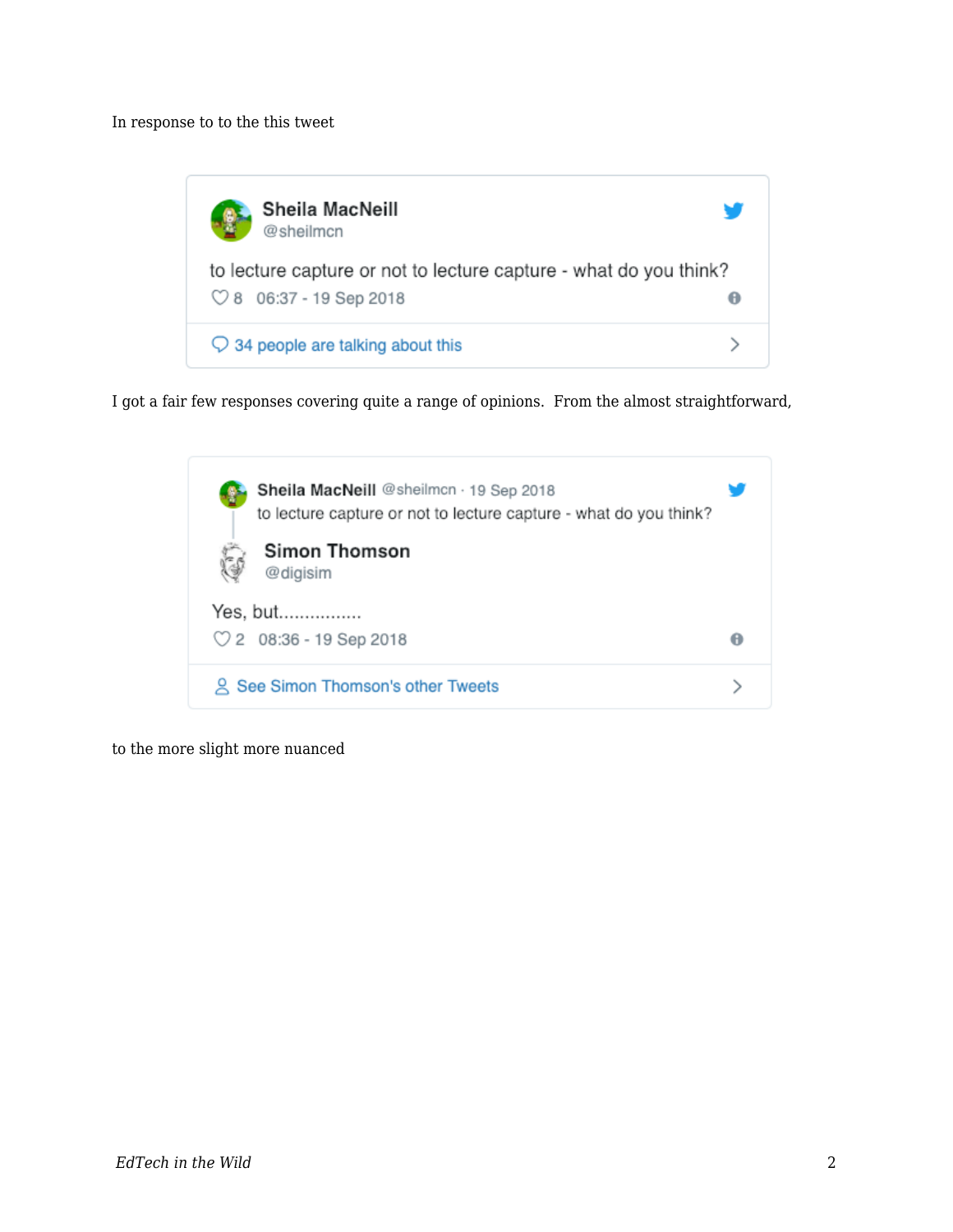| Sheila MacNeill @sheilmcn · 19 Sep 2018<br>to lecture capture or not to lecture capture - what do you think?<br>Leo Havemann<br>@leohavemann           |   |
|--------------------------------------------------------------------------------------------------------------------------------------------------------|---|
| depends                                                                                                                                                |   |
| $\heartsuit$ 1 07:22 - 19 Sep 2018                                                                                                                     | θ |
| 久 See Leo Havemann's other Tweets                                                                                                                      | ⋋ |
|                                                                                                                                                        |   |
| Sheila MacNeill @sheilmcn · 19 Sep 2018<br>to lecture capture or not to lecture capture - what do you think?<br><b>SLRM</b><br>@StuartLRM              |   |
| Ask yourself what would your students miss out on by watching<br>the capture vs being in the room. If the answer is, "nothing" then<br>lecture capture |   |
| $\heartsuit$ 1 06:57 - 19 Sep 2018                                                                                                                     | θ |
| Q See SLRM's other Tweets                                                                                                                              |   |

to the more creative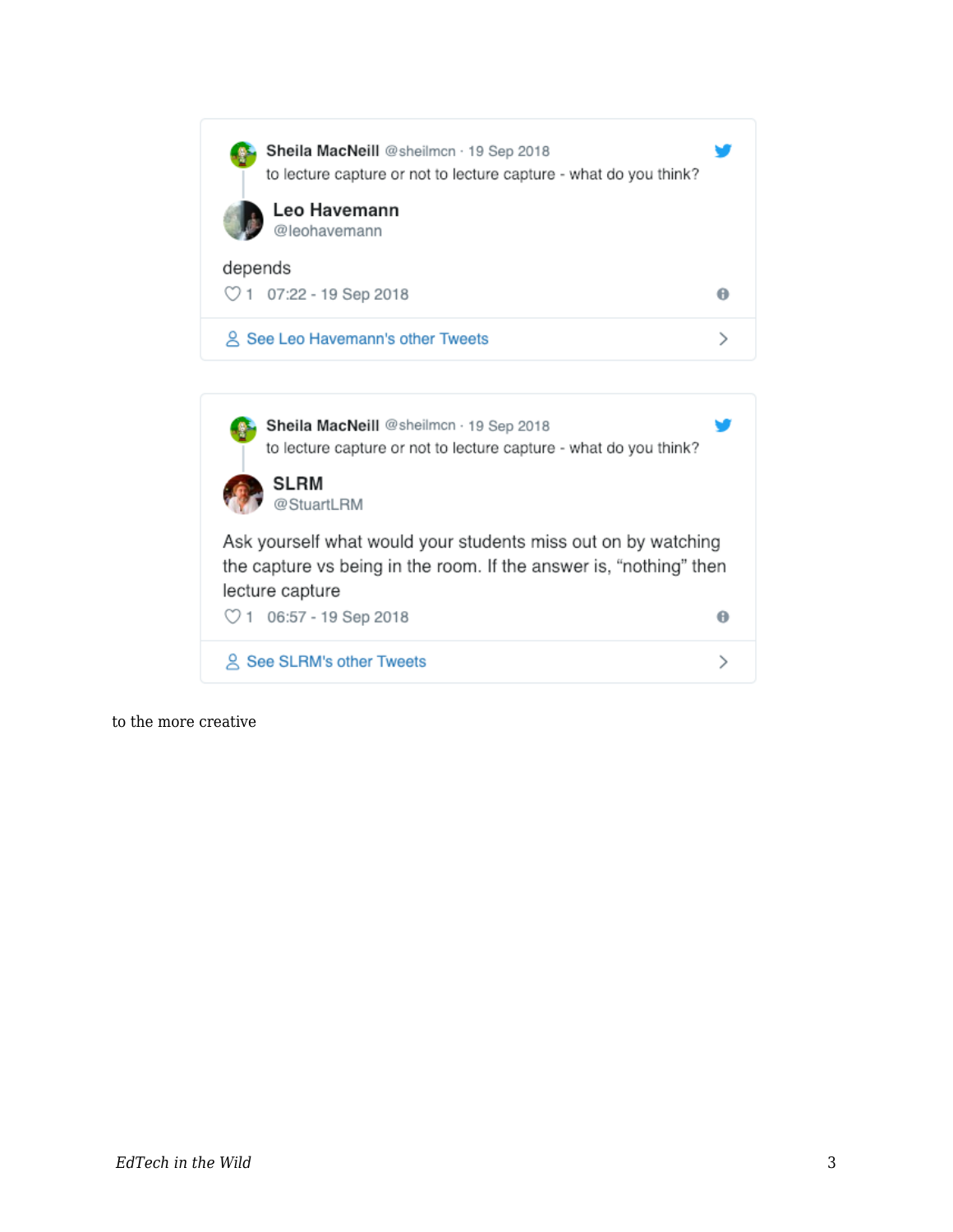

to the more serious points



(For a very relevant and thought provoking exploration of that very issue, I highly recommend watching Melissa Highton's [recent presentation \[https://edtechbooks.org/-fFn\]](https://altc.alt.ac.uk/2018/sessions/next-expect-locusts-dealing-with-relationship-breakdowns-18-47/) at this year's ALT conference )

And the success stories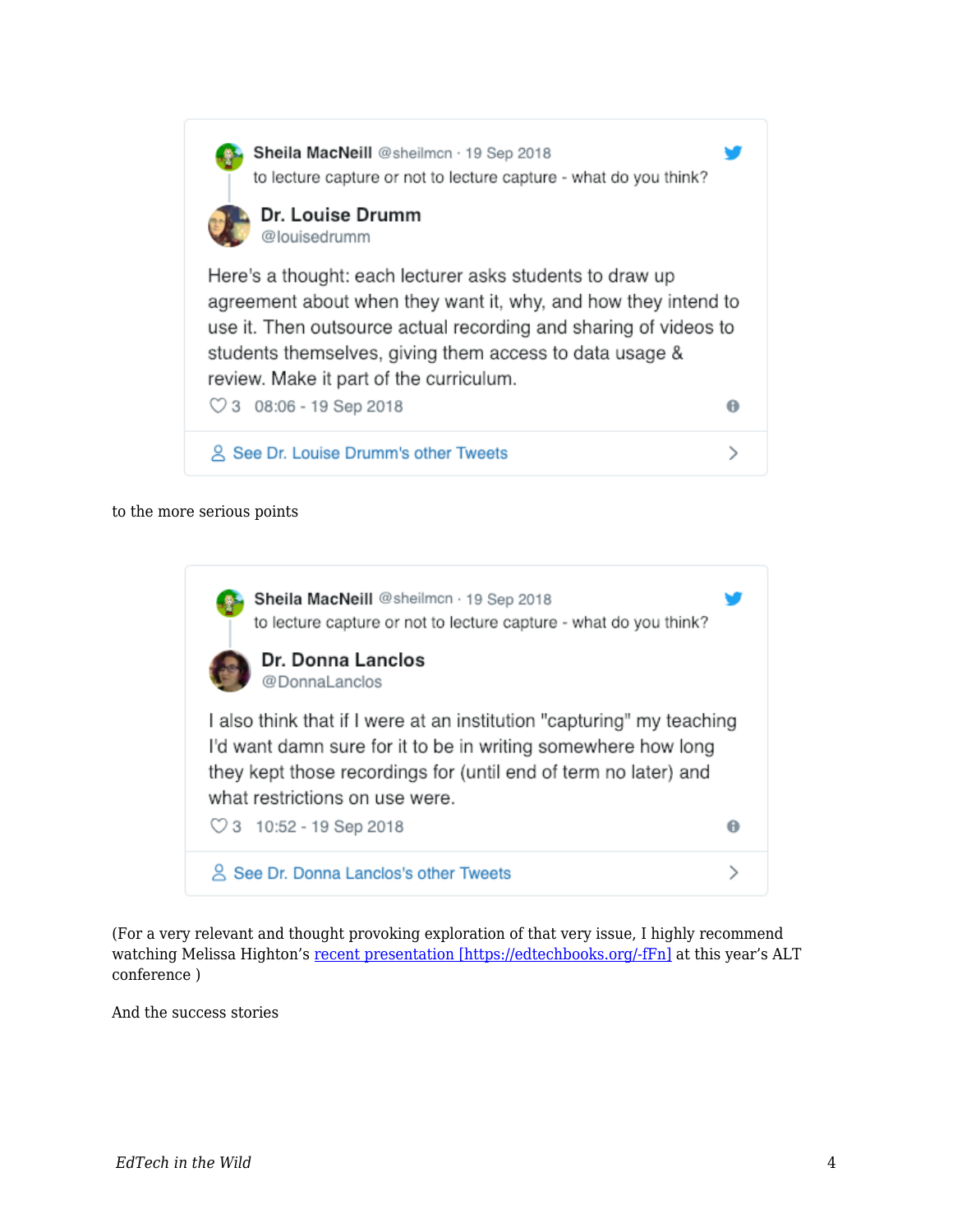





To quote from Tressie McMillian Cottom's keynote [https://edtechbooks.org/-cu]] (again from the ALT conference) the devil is always in the context.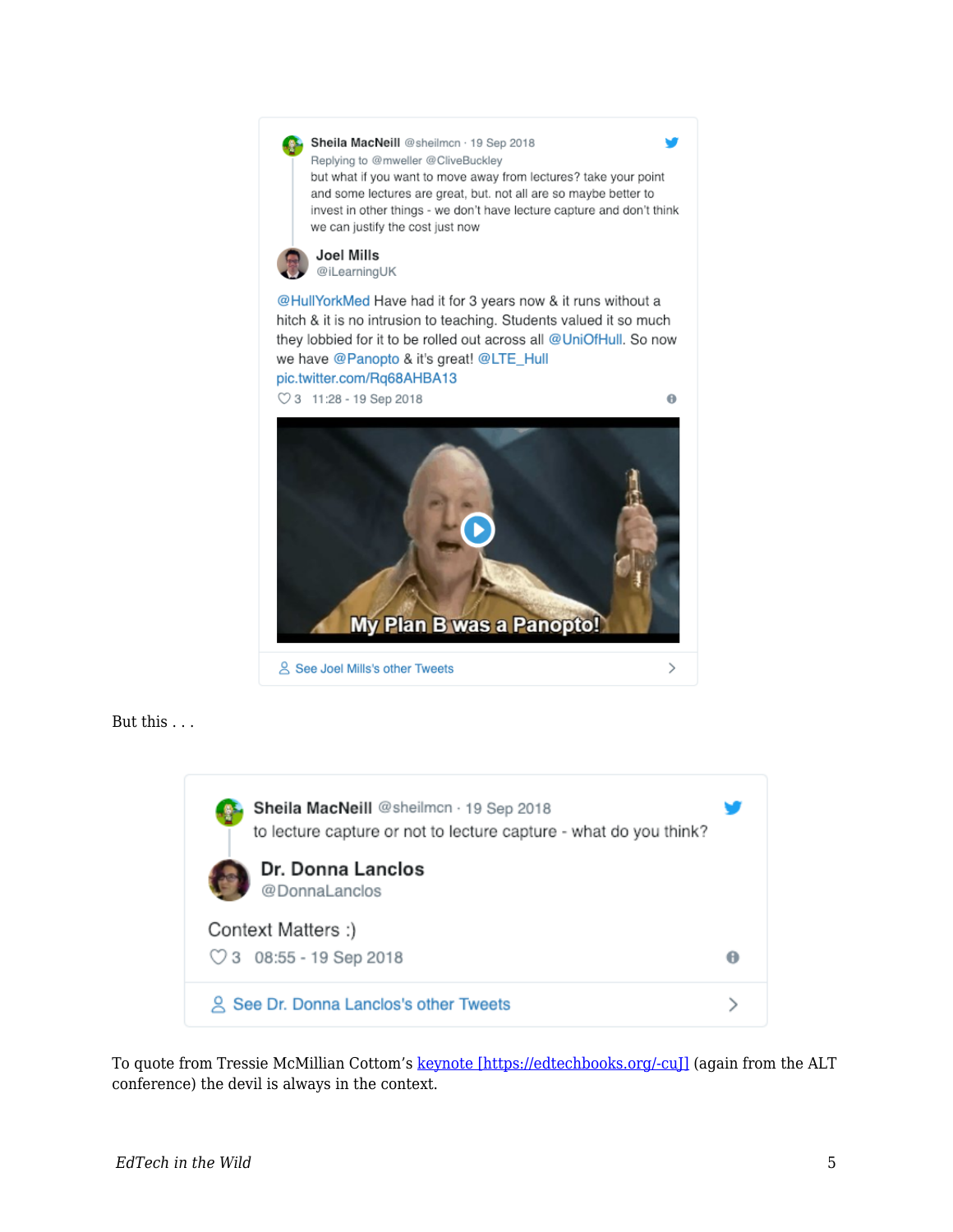My context is this. My institution does not have a lecture capture system, but it seems everyone else does, so our senior management are asking about it. I have to prepare a discussion paper for our Senate. So whilst I see the benefits that lecture capture can bring – there are many – I am also acutely aware of the costs (not just hardware/software) but the staff resources, and the wider CPD issues for both staff and students. At at time when we are not awash with money for anything, I have to ask is it worth spending a substantial amount of money on lecture capture? Or should we not just do something because everyone else, but instead focus our resources and efforts around changing our expectations for both staff and students on the role of not lecture capture but learning capture – those key suggests/points of knowledge transfer that really make the difference to understanding. And in doing so, take another look at the tech we already have and see how we can extend its use.

As part of my research I came across this [preprint \[https://psyarxiv.com/ux29v\]](https://psyarxiv.com/ux29v) of a review of the impact of lecture capture. In terms the value students get from lecture capture it states:

*"the literature clearly indicates that for the majority of students the greatest value of recordings is as a learning resource. They use recordings to revisit and clarify complex confusing topics"*

Of course there are benefits for students with disabilities, non native speakers etc, in being able to access lecture recordings, but again do they need the whole lecture? There were more responses like this

Fair point but I converted my 2 hr chemistry lectures into 20 min videos (converted narrated PPT) and uploaded to YouTube in about 30 mins each. Not BBC standard but probably better than LC

— Clive Buckley (@CliveBuckley) [19 September 2018 \[https://edtechbooks.org/-fri\]](https://twitter.com/CliveBuckley/status/1042480560315289601?ref_src=twsrc%5Etfw)

Which is more of what I think we need to be doing. In turn investing in cpd to help support staff develop relevant digital capabilities. There's then of course the need to provide time from staff to actually think about the wider issues around lecture/learning capture and not just a tech solution, that provides resource for students, but with a bit more thought could provide a better, accessible resource for students. This would provide a way to refocus our institutional approach to more active learning.

For me the question just now is not to lecture capture or not to lecture capture, it is much deeper. In fact I don't really think it is one question. It's a number of them around what, who, how and when we should be investing in people, learning spaces (both physical and digital) and tech to improve and advance learning and teaching.

I wonder if I should ask twitter again . . .